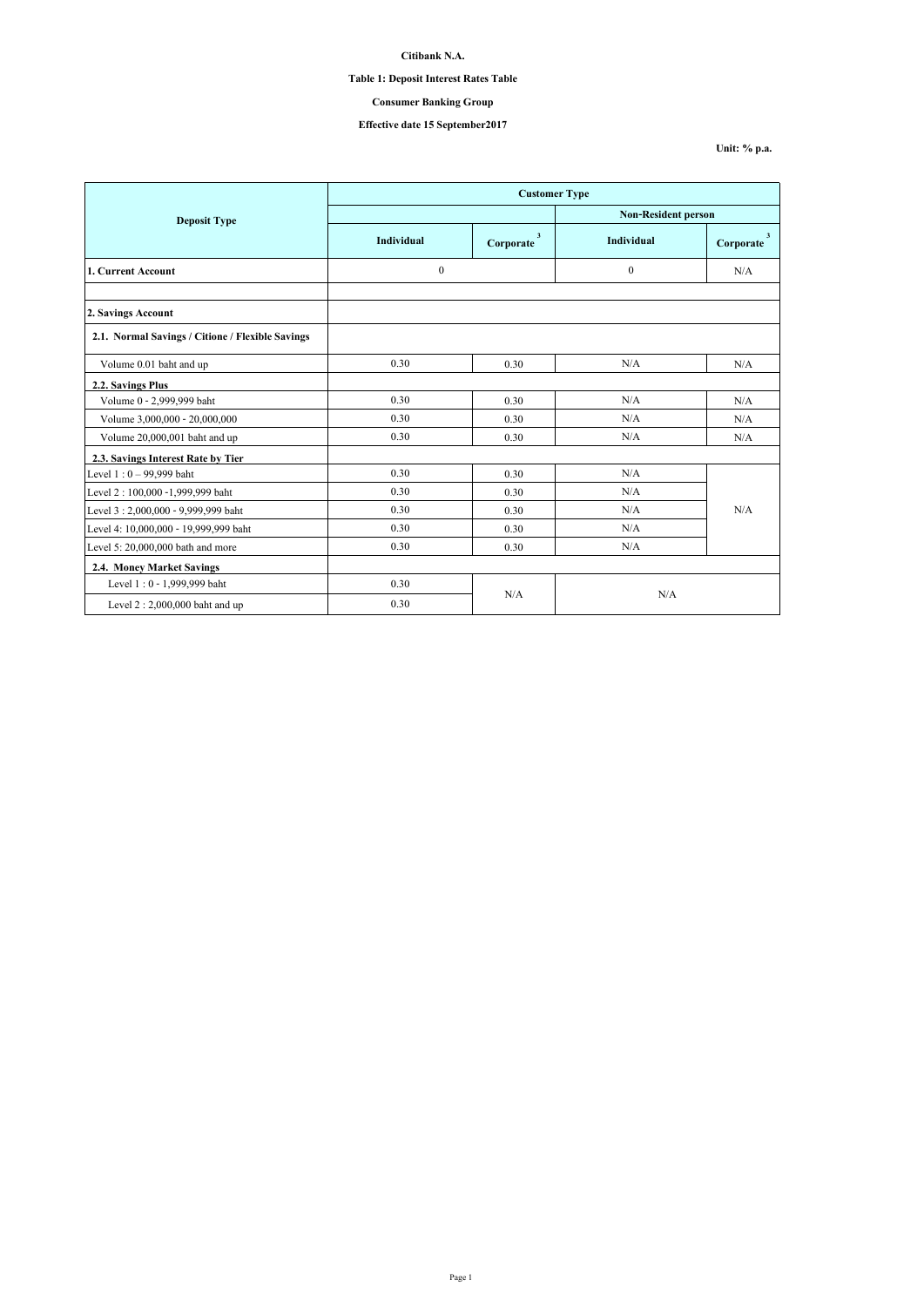## **Table 1: Deposit Interest Rates Table**

# **Consumer Banking Group**

# **Effective date 15 September2017**

|                                                      |                      |                          |                            | Unit: % p.a.           |  |
|------------------------------------------------------|----------------------|--------------------------|----------------------------|------------------------|--|
|                                                      | <b>Customer Type</b> |                          |                            |                        |  |
| <b>Deposit Type</b>                                  |                      |                          | <b>Non-Resident person</b> |                        |  |
|                                                      | Individual           | $Corporate$ <sup>3</sup> | Individual                 | Corporate <sup>3</sup> |  |
| 3. Time Deposit                                      |                      |                          |                            |                        |  |
| 3.1 Normal Time Deposit -                            |                      |                          |                            |                        |  |
| Minimum opening account 100,000 Baht                 |                      |                          |                            |                        |  |
| <b>3-Month Tenors</b>                                |                      |                          |                            |                        |  |
| Volume 100,000 Baht and up                           | 0.70                 | 0.45                     | N/A                        |                        |  |
| <b>6-Month Tenors</b>                                |                      |                          |                            |                        |  |
| Volume 100,000 Baht and up                           | 0.75                 | 0.50                     | 0.65                       | N/A                    |  |
| 9-Month Tenors                                       |                      |                          |                            |                        |  |
| Volume 100,000 Baht and up                           | 0.80                 | 0.55                     | 0.70                       | N/A                    |  |
| <b>12-Month Tenors</b>                               |                      |                          |                            |                        |  |
| Volume 100,000 Baht and up                           | 0.85                 | 0.60                     | 0.75                       | N/A                    |  |
|                                                      |                      |                          |                            |                        |  |
| <b>18-Month Tenors</b>                               | 0.90                 |                          | 0.80                       |                        |  |
| Volume 100,000 Baht and up                           |                      | 0.65                     |                            | N/A                    |  |
| 24-Month Tenors                                      |                      |                          |                            |                        |  |
| Volume 100,000 Baht and up                           | 0.95                 | 0.70                     | 0.85                       | N/A                    |  |
| 36-Month Tenors                                      |                      |                          |                            |                        |  |
| Volume 100,000 baht and up                           | 1.00                 | 0.75                     | 0.90                       | N/A                    |  |
| <b>48-Month Tenors</b>                               |                      |                          |                            |                        |  |
| Volume 100,000 baht and up                           | 1.05                 | 0.80                     | 0.95                       | N/A                    |  |
| <b>60-Month Tenors</b>                               |                      |                          |                            |                        |  |
| Volume 100,000 baht and up                           | 1.10                 | 0.85                     | 1.00                       | N/A                    |  |
| 3.2 Normal Time Deposit Online -                     |                      |                          |                            |                        |  |
| Minimum opening account 100,000 Baht                 |                      |                          |                            |                        |  |
| <b>3-Month Tenors</b>                                |                      |                          |                            |                        |  |
|                                                      |                      |                          |                            |                        |  |
| Volume 100,000 Baht and up                           | 0.85                 | N/A                      | N/A                        |                        |  |
| <b>6-Month Tenors</b>                                |                      |                          |                            |                        |  |
| Volume 100,000 Baht and up                           | 0.75                 | 0.50                     | 0.75                       | N/A                    |  |
| 9-Month Tenors                                       |                      |                          |                            |                        |  |
| Volume 100,000 Baht and up                           | 0.80                 | 0.55                     | 0.80                       | N/A                    |  |
| <b>12-Month Tenors</b><br>Volume 100,000 Baht and up | 0.85                 | 0.60                     | 0.85                       | N/A                    |  |
| <b>18-Month Tenors</b>                               |                      |                          |                            |                        |  |
| Volume 100,000 Baht and up                           | 0.90                 | 0.65                     | 0.90                       | N/A                    |  |
| 24-Month Tenors                                      |                      |                          |                            |                        |  |
| Volume 100,000 Baht and up                           | 0.95                 | 0.70                     | 0.95                       | N/A                    |  |
| <b>36-Month Tenors</b>                               |                      |                          |                            |                        |  |
| Volume 100,000 baht and up                           | 1.00                 | 0.75                     | 1.00                       | N/A                    |  |
| <b>48-Month Tenors</b>                               |                      |                          |                            |                        |  |
| Volume 100,000 baht and up                           | 1.05                 | 0.80                     | 1.05                       | N/A                    |  |
| <b>60-Month Tenors</b>                               |                      |                          |                            |                        |  |
| Volume 100,000 baht and up                           | 1.10                 | 0.85                     | 1.10                       | N/A                    |  |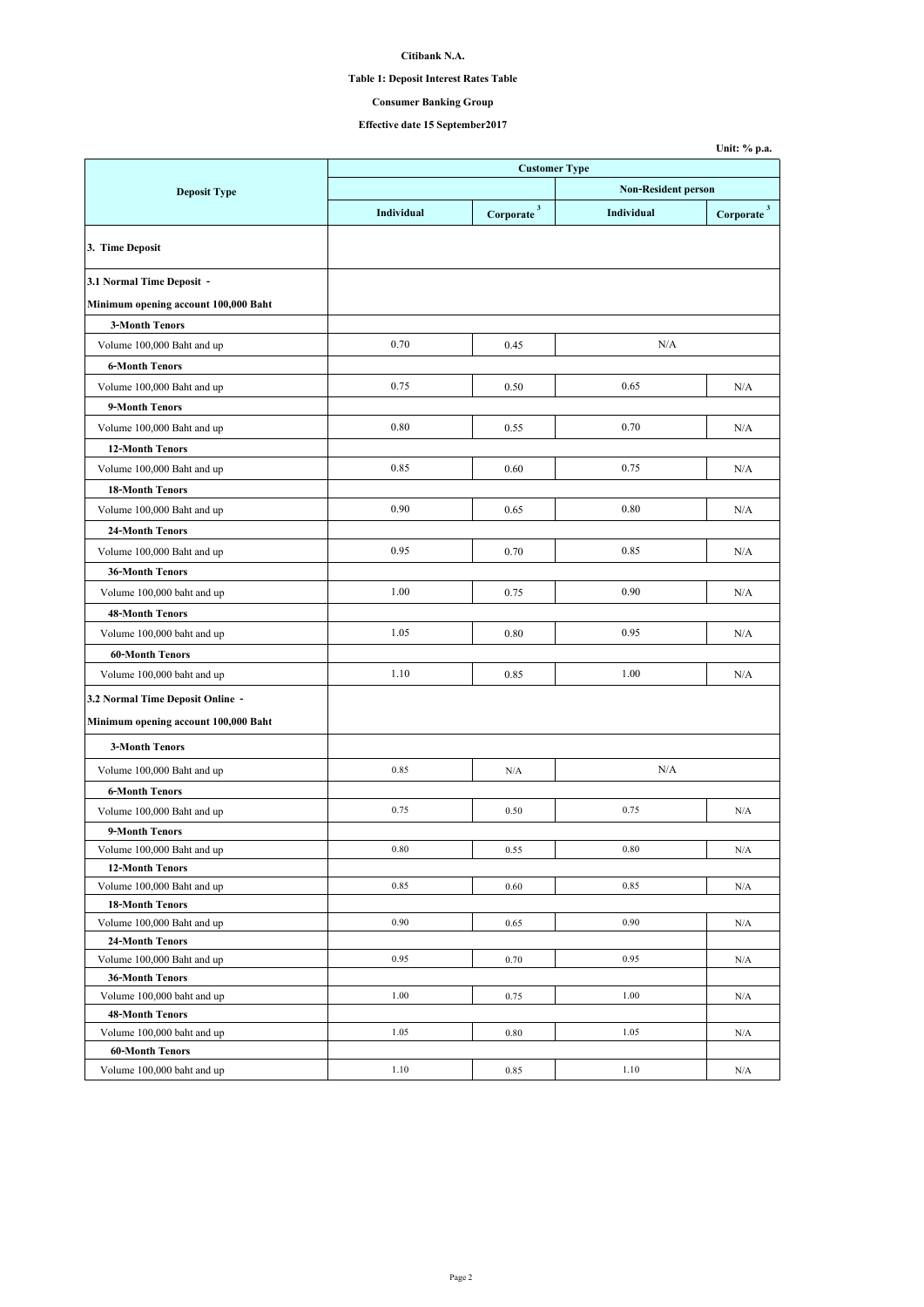## **Table 1: Deposit Interest Rates Table**

**Consumer Banking Group**

**Effective date 15 September2017**

|                                |                      |                            |            | Unit: % p.a.                  |
|--------------------------------|----------------------|----------------------------|------------|-------------------------------|
|                                | <b>Customer Type</b> |                            |            |                               |
| <b>Deposit Type</b>            |                      | <b>Non-Resident person</b> |            |                               |
|                                | Individual           | $Corporate$ <sup>3</sup>   | Individual | $\bf{Corporate}$ <sup>3</sup> |
| 3.3 Periodic Time Deposit-     |                      |                            |            |                               |
| <b>Monthly Interest Paid</b>   |                      |                            |            |                               |
| <b>6-Month Tenors</b>          |                      |                            |            |                               |
| Volume 200,000 baht and up     | 0.55                 |                            | N/A        |                               |
| 9-Month Tenors                 |                      |                            |            |                               |
| Volume 200,000 baht and up     | 0.60                 |                            | N/A        |                               |
| <b>12-Month Tenors</b>         |                      |                            |            |                               |
| Volume 200,000 baht and up     | 0.65                 |                            | N/A        |                               |
| <b>18-Month Tenors</b>         |                      |                            |            |                               |
| Volume 200,000 baht and up     | 0.70                 |                            | N/A        |                               |
| 24-Month Tenors                |                      |                            |            |                               |
| Volume 200,000 baht and up     | 0.75                 |                            | N/A        |                               |
| 36-Month Tenors                |                      |                            |            |                               |
| Volume 200,000 baht and up     | 0.80                 |                            | N/A        |                               |
| <b>48-Month Tenors</b>         |                      |                            |            |                               |
| Volume 200,000 baht and up     | 0.85                 |                            | N/A        |                               |
| <b>60-Month Tenors</b>         |                      |                            |            |                               |
| Volume 200,000 baht and up     | 0.90                 |                            | N/A        |                               |
|                                |                      |                            |            |                               |
| <b>Quarterly Interest Paid</b> |                      |                            |            |                               |
| 12-Month Tenors                |                      |                            |            |                               |
| Volume 200,000 baht and up     | 0.65                 |                            | N/A        |                               |
| <b>18-Month Tenors</b>         |                      |                            |            |                               |
| Volume 200,000 baht and up     | 0.70                 |                            | N/A        |                               |
| 24-Month Tenors                |                      |                            |            |                               |
| Volume 200,000 baht and up     | 0.75                 |                            | N/A        |                               |
| 36-Month Tenors                |                      |                            |            |                               |
| Volume 200,000 baht and up     | 0.80                 |                            | N/A        |                               |
| <b>48-Month Tenors</b>         |                      |                            |            |                               |
|                                |                      |                            | N/A        |                               |
| Volume 200,000 baht and up     | 0.85                 |                            |            |                               |
| <b>60-Month Tenors</b>         |                      |                            |            |                               |
| Volume 200,000 baht and up     | 0.90                 |                            | N/A        |                               |
|                                |                      |                            |            |                               |
| Semi Annually Interest Paid    |                      |                            |            |                               |
| <b>12-Month Tenors</b>         |                      |                            |            |                               |
| Volume 200,000 baht and up     | 0.65                 |                            | N/A        |                               |
| <b>18-Month Tenors</b>         |                      |                            |            |                               |
| Volume 200,000 baht and up     | 0.70                 |                            | N/A        |                               |
| 24-Month Tenors                |                      |                            |            |                               |
| Volume 200,000 baht and up     | 0.75                 |                            | N/A        |                               |
| 36-Month Tenors                |                      |                            |            |                               |
| Volume 200,000 baht and up     | 0.80                 |                            | N/A        |                               |
| <b>48-Month Tenors</b>         |                      |                            |            |                               |
| Volume 200,000 baht and up     | 0.85                 |                            | N/A        |                               |
| 60-Month Tenors                |                      |                            |            |                               |
| Volume 200,000 baht and up     | 0.90                 |                            | N/A        |                               |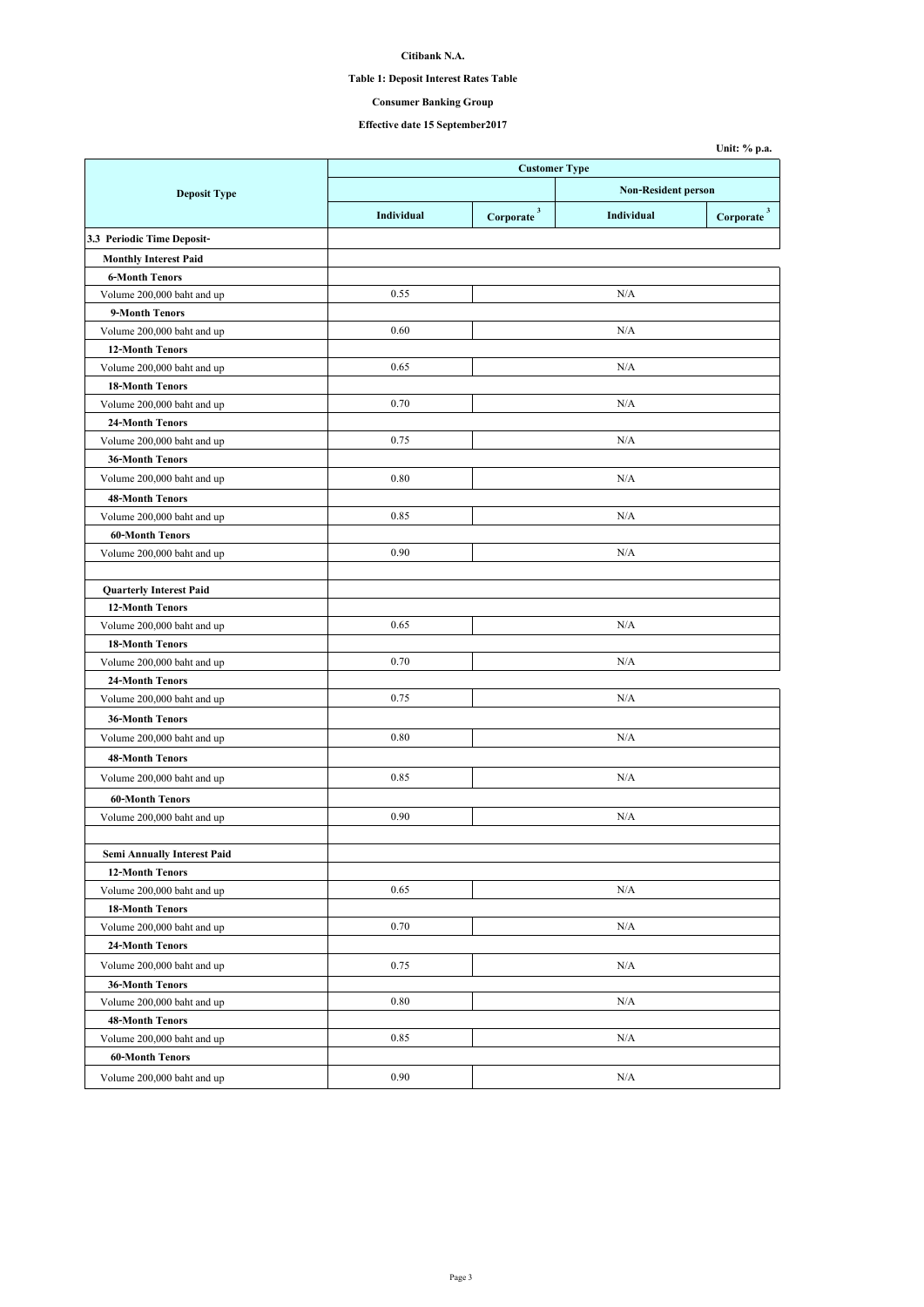## **Table 1: Deposit Interest Rates Table**

# **Consumer Banking Group**

# **Effective date 15 September2017**

|                               |                      |                |                            | Unit: % p.a. |
|-------------------------------|----------------------|----------------|----------------------------|--------------|
|                               | <b>Customer Type</b> |                |                            |              |
| <b>Deposit Type</b>           |                      |                | <b>Non-Resident person</b> |              |
|                               | Individual           | 3<br>Corporate | Individual                 | Corporate    |
| <b>Annually Interest Paid</b> |                      |                |                            |              |
| <b>24-Month Tenors</b>        |                      |                |                            |              |
| Volume 200,000 baht and up    | 0.75                 |                | N/A                        |              |
| <b>36-Month Tenors</b>        |                      |                |                            |              |
| Volume 200,000 baht and up    | 0.80                 |                | N/A                        |              |
| <b>48-Month Tenors</b>        |                      |                |                            |              |
| Volume 200,000 baht and up    | 0.85                 |                | N/A                        |              |
| <b>60-Month Tenors</b>        |                      |                |                            |              |
| Volume 200,000 baht and up    | 0.90                 |                | N/A                        |              |
|                               |                      |                |                            |              |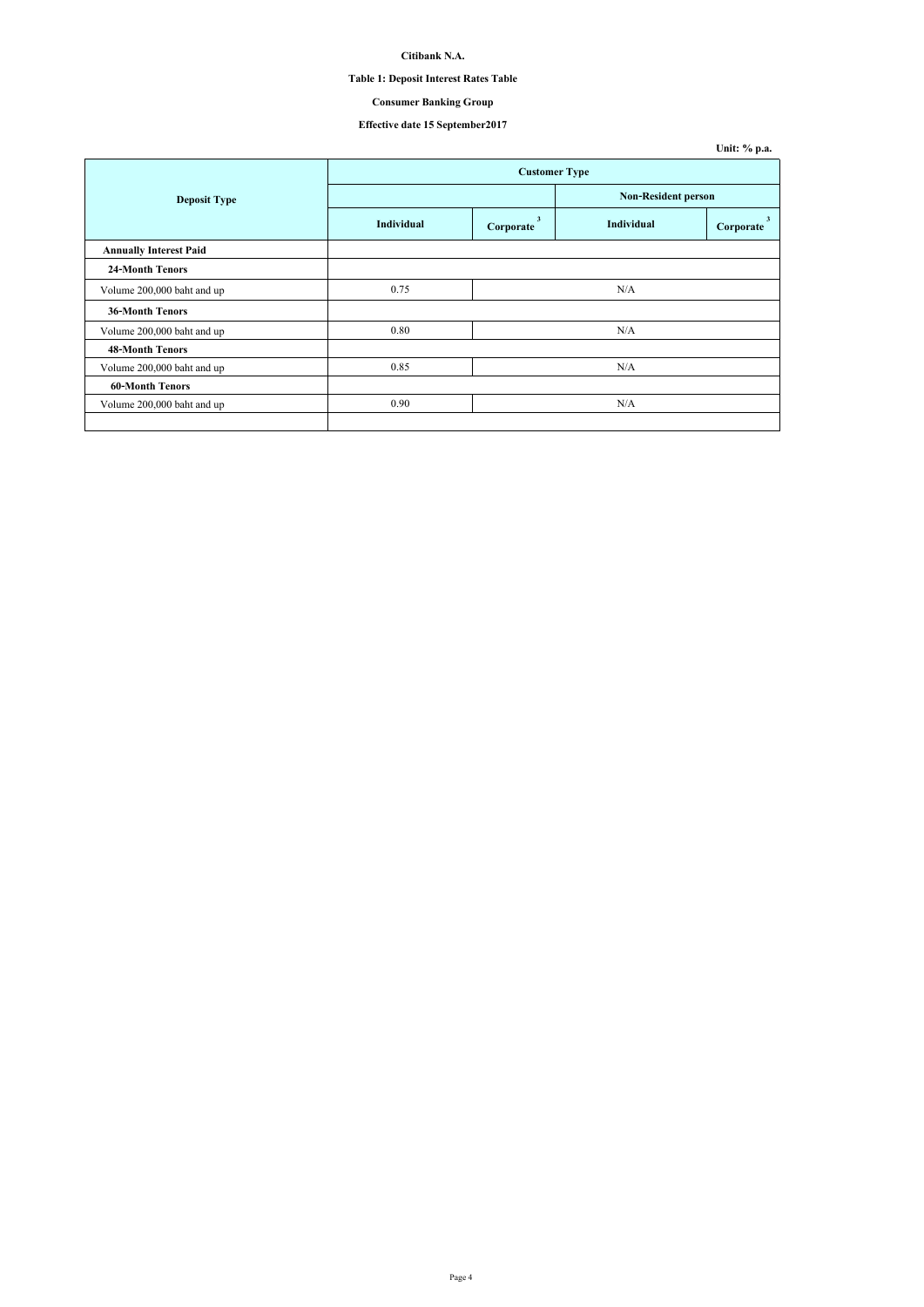## **Table 1: Deposit Interest Rates Table**

## **Consumer Banking Group**

# **Effective date 15 September2017**

**Unit: % p.a.**

| <b>Deposit Type</b>                   | <b>Customer Type</b> |                                      |                            |                                      |
|---------------------------------------|----------------------|--------------------------------------|----------------------------|--------------------------------------|
|                                       |                      |                                      | <b>Non-Resident person</b> |                                      |
|                                       | Individual           | $\overline{\mathbf{3}}$<br>Corporate | Individual                 | $\overline{\mathbf{3}}$<br>Corporate |
| 3.4 Flexible Time Deposit Enhancement |                      |                                      |                            |                                      |
| Minimum opening account 200,000 Baht  |                      |                                      |                            |                                      |
| <b>3-Month Tenors</b>                 |                      |                                      |                            |                                      |
| Volume 200,000 baht and up            | 0.40                 |                                      | N/A                        |                                      |
| <b>6-Month Tenors</b>                 |                      |                                      |                            |                                      |
| Volume 200,000 baht and up            | 0.45                 |                                      | N/A                        |                                      |
| 9-Month Tenors                        |                      |                                      |                            |                                      |
| Volume 200,000 baht and up            | 0.50                 |                                      | N/A                        |                                      |
| <b>12-Month Tenors</b>                |                      |                                      |                            |                                      |
| Volume 200,000 baht and up            | 0.55                 |                                      | N/A                        |                                      |
| <b>18-Month Tenors</b>                |                      |                                      |                            |                                      |
| Volume 200,000 baht and up            | 0.60                 |                                      | N/A                        |                                      |
| 24-Month Tenors                       |                      |                                      |                            |                                      |
| Volume 200,000 baht and up            | 0.65                 |                                      | N/A                        |                                      |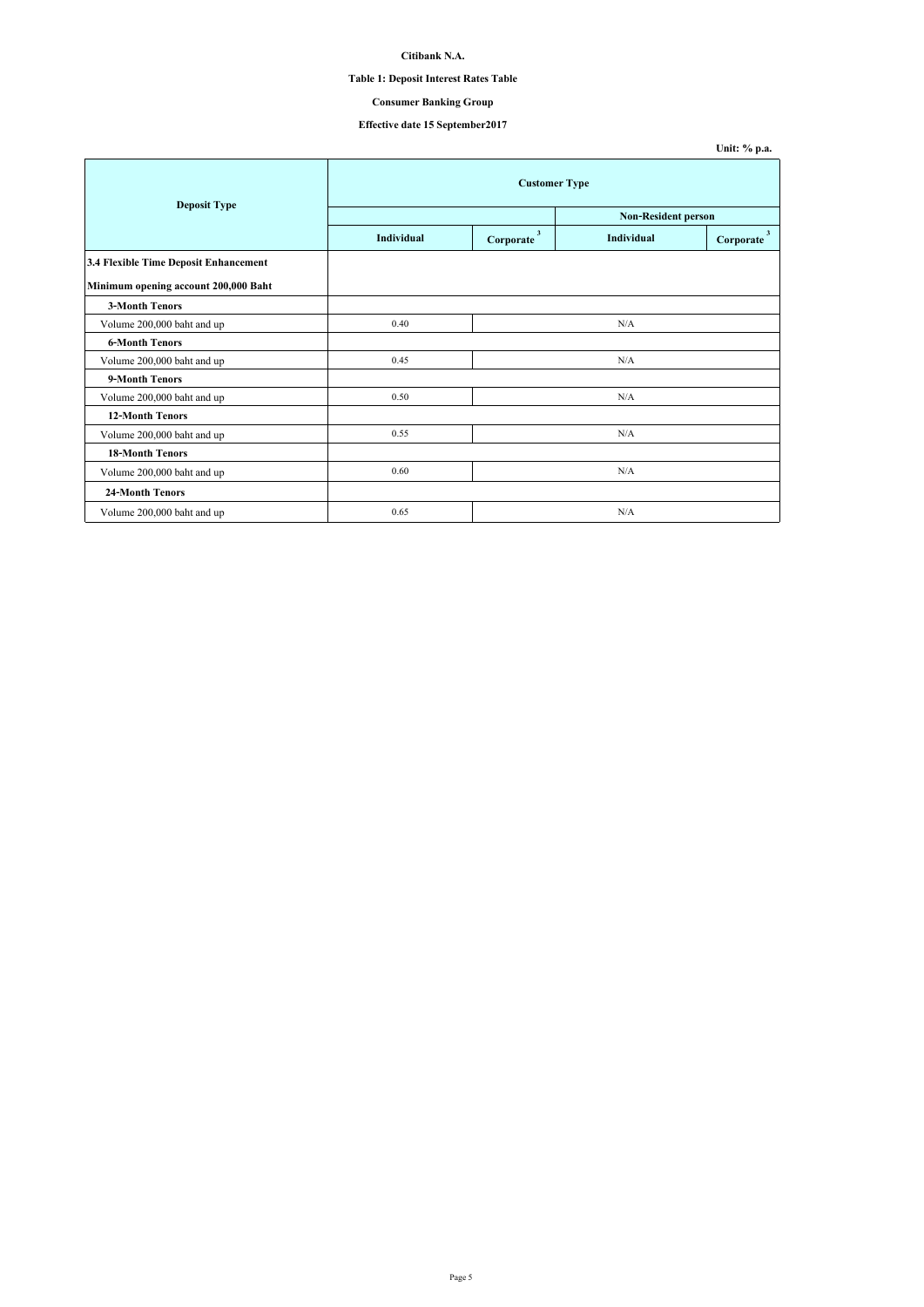#### **Table 1: Deposit Interest Rates Table**

#### **Consumer Banking Group**

### **Effective date 15 September2017**

#### **Remark :**

#### **Terms and conditions for interest payment.**

- o This table is only for Consumer banking
- Saturday Sunday with the deposit in cash via Cash Deposit Machine as the bank does not provide Teller Counter services, or in case the customer deposit in cheque, Citibank will post the ledger and start to calculate the interest for the mentioned amount on the next business day of the normal banking days on Monday - Friday. In case of the deposit in cheque, the amount will be effective only if the cheque is completely o For the case that customer opens Current Account or Savings Account, which are the accounts that Citibank specially services on

cleared.

o In case of withdrawal before maturity for Normal Time Deposit, Periodic Time Deposit and Flexible Time Deposit Enhancement,

the interest rate will pay according to the condition, or subject to Management Approvals.

- o Terms and conditions for Normal Time Deposit and Periodic Time deposit in case of withdrawal before maturity are as followings: o Deposit length of less than 3 months: No interest payment.
	- o Deposit length of 3 months or more: Citibank will pay interest, based on savings account interest rate on the withdrawal date, but not more than 1% p.a. For accounts with periodic interest payment, Citibank will deduct the excess interest rates paid from the principal amount. o Interest payments are exempted for corporate accounts with withdrawals before the time deposit maturity.
- o Interest rate calculations for time deposits are based on non-accumulated interest calculations.
- o For non-resident THB accounts, Citibank will not pay interest rates for all THB saving accounts.
- o For non-resident THB accounts, Citibank will open only Normal Time deposit accounts with 6-month tenors or longer.
- o For Savings Plus accounts, the T&C are the same and referred to the Normal Savings account with effect from 23 July 2012 and onwards, following the terms and conditions on the account opening date.
- o For Online Time Deposit opening, it means that you have reviewed and decided to open this Time Deposit and allowed Citibank to refer to your account opening documents and signature from your existing current account or saving account as reference and evidence for opening this Time Deposit with no exception.
- o Opening of Time Deposit online transaction is available 24 hours. However, the online transaction that has been made after 10:00 p.m. of business days or the online transaction that has been made on weekends or on public holidays will be treated as the transaction with the quoted interest rate of the next business day transaction.
- o Terms and Conditions for Flexible Time Deposit Enhancement are as followings:
	- o To enable the facility to partially withdraw cash through remote channel, customer is required to open new savings account.
	- o For the partial withdrawal within 1 month from deposit date, zero percent interest rates will be given.
	- o For partial withdrawal after 1 month or longer, will receive early break interest rate of normal savings interest rate on the withdrawn date. The remaining balance at maturity earns originally agreed interest rate.

o The aforementioned provisions of Flexible Time Deposit Enhancement are as informed which will be effective as follows:

(a) on May13, 2009 with respect to the customers who open an Flexible Time Deposit Enhancement Account from May 13, 2009 onwards; and

 (b) on June 13, 2009 with respect to the customers who opened an Flexible Time Deposit Enhancement Account before May 13, 2009 whose accounts are matured and renewed/rolled over from June 13, 2009 onwards.

o Terms and conditions for Non-resident baht accounts

o Principals and interests are not under a blanket guaranteed by Deposit Protection Agency Act B.E.2551 which is effective

August 11, 2008.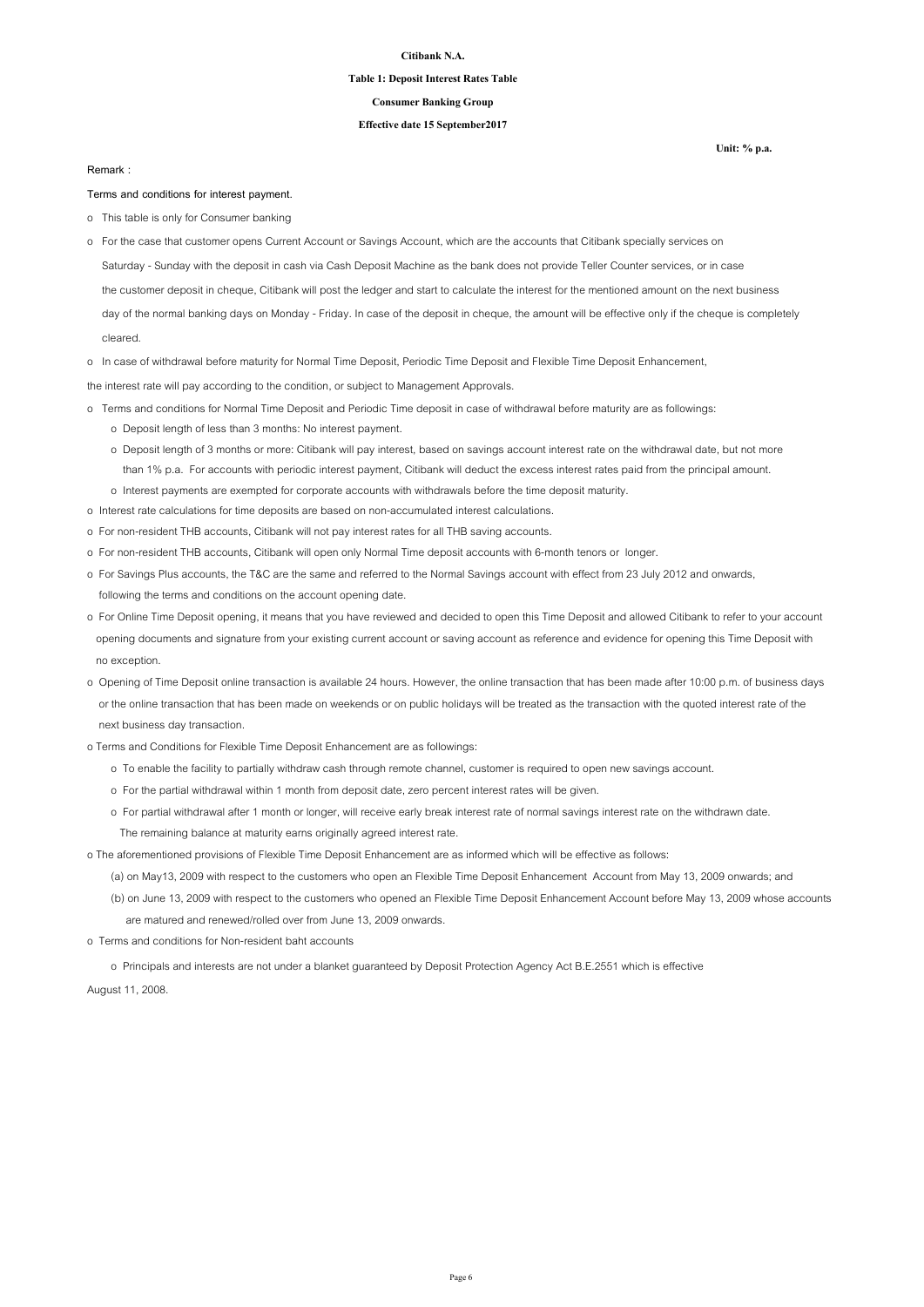#### **Table 1: Deposit Interest Rates Table**

**Consumer Banking Group**

#### **Effective date 15 September2017**

**Other Terms and Conditions**

1.Citigold customers are customers who have sum of Deposit and Investment balance 5 million baht and up. However, Citibank reserves the right to cancel Citigold membership in case that customers have total balance lower than 5 million baht for 12 consecutive months according to Citibank conditions. 2. Citi Priority customers are customers who have sum of Deposit and Investment balance 1 million baht and up. However, Citibank reserves the right to cancel Citi Priority membership in case that customers have total balance lower than 1 million baht for 12 consecutive months according to Citibank 3. Citibanking customers are customers who have sum of Deposit and Investment balance less than 1,000,000 baht. This includes all Citibank and Citigroup

staff who have sum of Deposit and Investment balance less than 1,000,000 baht.

4. Corporate customers are corporate that open accounts with Consumer Banking Group and have sum of Deposit and Investment balance 1,000,000 baht and up.

5. All Citibank customers will be eligible for interest rate on this Interest Rates Table and will be eligible for additional special rate no more than 0.75% p.a. The special interest is subject to customer's asset under management amount and bank management approval. The mentioned special rate does not apply to auto rollover Time deposit and all types of Saving accounts.

6. Volume is total deposit balance of customers and their relatives on a same day.

7. Citibank may offer gifts to new customers and on the anniversary program. Annual gifts may be given to all existing customers who eligible to the program under terms and conditions which will be announced and informed to the customers accordingly.

8. Citibank reserves the right to change conditions and interest rates as appropriate which will be in line with economic situation. Citibank will announce for the changes accordingly.

**Authorized Signature…………………….**

**(Don Charnsupharindr ) SVP, Retail Banking Head**

**Announcement date 14 September 2017**

**Unit: % p.a.**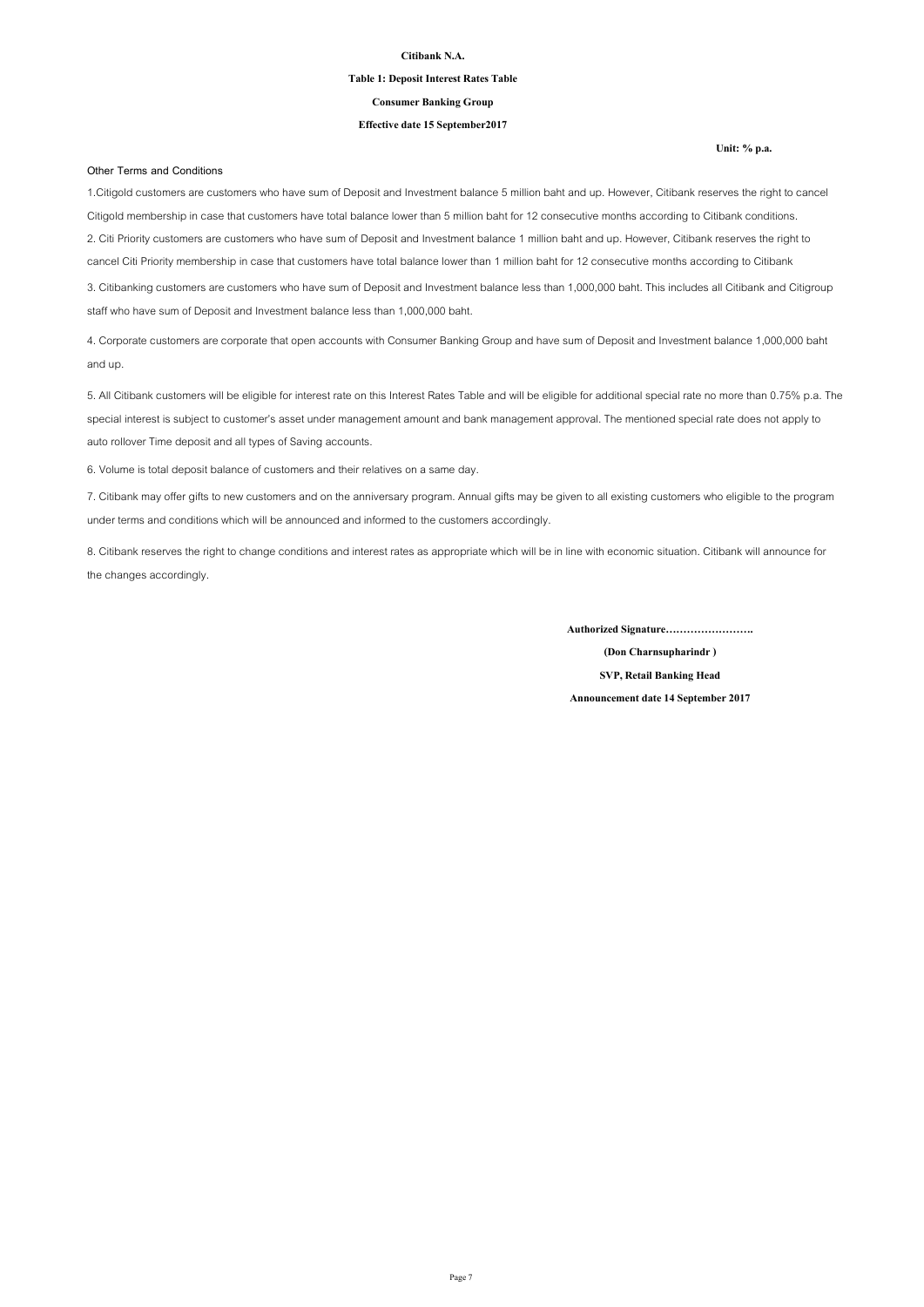| Citibank N.A.                        |                                                        |      |              |  |  |
|--------------------------------------|--------------------------------------------------------|------|--------------|--|--|
|                                      | $\mathbf{1}$<br><b>Table 2: Lending Interest Rates</b> |      |              |  |  |
|                                      | <b>Consumer Banking Group</b>                          |      |              |  |  |
|                                      | Effective date 15 September2017                        |      |              |  |  |
|                                      |                                                        |      | Unit: % p.a. |  |  |
|                                      | A. Reference Interest Rates                            |      |              |  |  |
| 1. Minimum Loan Rate                 | <b>MLR</b>                                             | 7.00 |              |  |  |
| 2. Minimum Overdraft Rate            | <b>MOR</b>                                             | N/A  |              |  |  |
| 3. Minimum Retail Rate               | <b>MRR</b>                                             | N/A  |              |  |  |
| 4. Others (Temporary Overdraft Rate) |                                                        | 7.25 |              |  |  |
|                                      |                                                        |      | Unit: % p.a. |  |  |

| Unit: % p.a.                     |                                |                                               |                                     |      |  |
|----------------------------------|--------------------------------|-----------------------------------------------|-------------------------------------|------|--|
| <b>B. Maximum Interest Rates</b> |                                |                                               |                                     |      |  |
| B(1) Consumer Loan               | <b>Personel Loan</b>           | <b>Overdraft with Collateral</b>              |                                     |      |  |
|                                  | <b>With Collateral</b>         | <b>Without Collateral</b>                     | <b>Housing Loan</b>                 |      |  |
|                                  | MLR-0.50% $^{2}$ (Currently is |                                               | MLR-0.50% $^{27}$ (Currently is     | 5.50 |  |
| 5. Ceiling Rate                  | equal to $6.50\%$ )            | N/A                                           | equal to $6.50\%$ )                 |      |  |
| 6. Maximum Default Interest Rate | $15.00^{4/}$                   | N/A                                           | $15.00^{4/}$                        | N/A  |  |
|                                  |                                |                                               |                                     |      |  |
| <b>B</b> (2) Commercial Loan     | Overdraft                      | Short Term $\left(\leq 1$ Year) <sup>3/</sup> | Long Term $(>1$ Year) <sup>3/</sup> |      |  |
| 7. Ceiling Rate                  | N/A                            | 20.99                                         | 20.99                               |      |  |
| 8. Maximum Default Interest Rate | N/A                            | 20.99                                         | 20.99                               |      |  |

 **Remark:**

**1/ Exclude the type of credits in which BOT has stipulated the specific criteria.**

**2/ Ceiling rate for Housing Loan approved before year 2011 is 20.32%**

**3/ Product not being offered currently**

**4/ Maximum default interest rate for Housing Loan approved before year 2011 is 45.63%**

**Authorized Signature………………………………….**

 **(Don Charnsupharindr )**

 **SVP, Retail Banking Head**

**Announcement date 14 September 2017**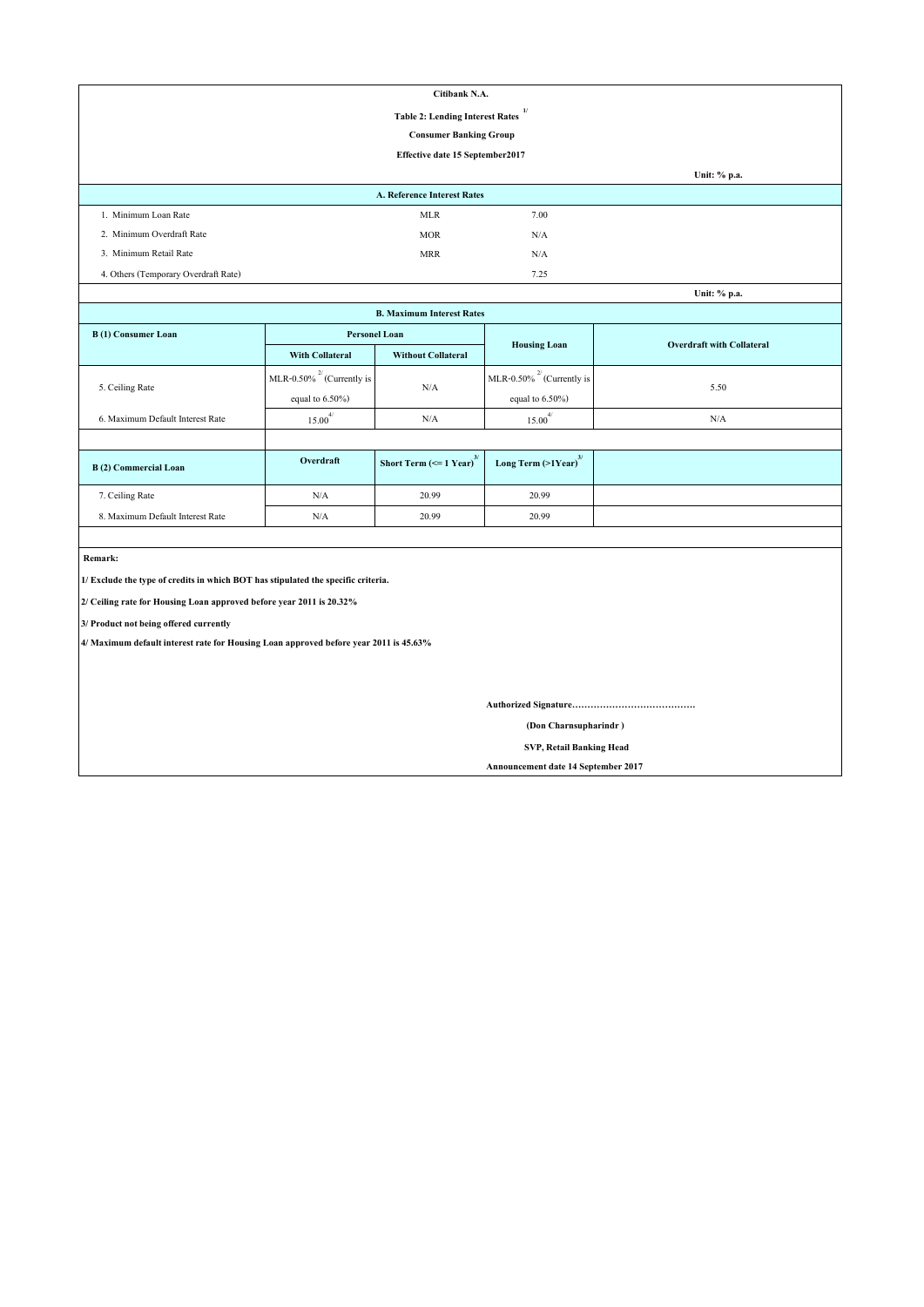|                                                                                                 |                                      | Citibank N.A.                                                     |                                                             |                         |  |
|-------------------------------------------------------------------------------------------------|--------------------------------------|-------------------------------------------------------------------|-------------------------------------------------------------|-------------------------|--|
| Table 3: Fees/ Charges and Penalty Related to Deposit and Lending <sup>1/</sup> and Others Fees |                                      |                                                                   |                                                             |                         |  |
| <b>Consumer Banking Group</b>                                                                   |                                      |                                                                   |                                                             |                         |  |
|                                                                                                 |                                      |                                                                   |                                                             |                         |  |
| Effective date 15 September2017                                                                 |                                      |                                                                   |                                                             |                         |  |
| A. Fee related to Deposit $^3$                                                                  |                                      | $4/$<br><b>Unit: THB</b><br>Remark                                |                                                             |                         |  |
| 1. Below minimum balance account service fee                                                    | Citigold customer: No charge         |                                                                   |                                                             |                         |  |
| (Account maintenance fee for accounts with outstanding balance                                  | Citi Priority customer: No charge    |                                                                   | In the case of average balance of total accounts lower than |                         |  |
| below the required amount)                                                                      |                                      | Citibanking customer: 300 baht/customer/month (charges quarterly) | 200,000 baht for Citibanking customer                       |                         |  |
|                                                                                                 |                                      |                                                                   |                                                             |                         |  |
| <b>B.</b> Fee related to Lending                                                                |                                      | <b>Unit: THB</b>                                                  |                                                             |                         |  |
| B (1) Consumer Loan: Actual and reasonable expenses                                             |                                      | <b>Personal Loan</b>                                              | <b>Housing Loan</b>                                         | Remark                  |  |
|                                                                                                 | With Collateral                      | <b>Without Collateral</b>                                         |                                                             |                         |  |
| 1. Expenses paid to government authorities i.e.,                                                |                                      |                                                                   |                                                             |                         |  |
|                                                                                                 | 0.05% of loan amount or              |                                                                   | 0.05% of loan amount or maximum                             |                         |  |
| 1) Stamp duty                                                                                   | maximum 10,000 baht                  | N/A                                                               | 10,000 baht                                                 |                         |  |
|                                                                                                 |                                      |                                                                   |                                                             |                         |  |
|                                                                                                 | 1% of the loaned amount or           |                                                                   | 1% of the loaned amount or                                  |                         |  |
| 2) Mortgage Registration Fee                                                                    | maximum 200,000 baht                 | N/A                                                               |                                                             |                         |  |
|                                                                                                 |                                      |                                                                   | maximum 200,000 baht                                        |                         |  |
| 2. Expenses paid to the third or external parties i.e.,                                         |                                      |                                                                   |                                                             |                         |  |
| In general case                                                                                 |                                      |                                                                   |                                                             |                         |  |
| 1) Credit Bureau search fee                                                                     | N/A                                  | N/A                                                               | N/A                                                         |                         |  |
| 2) Collateral Appraisal expenses                                                                | Maximum 4,000 baht                   | N/A                                                               | Maximum 4,000 baht                                          |                         |  |
| 3) Insurance premium                                                                            | Rate subject to insurance<br>company | N/A                                                               | Rate subject to insurance company                           |                         |  |
| 4) Payment fee through other counters/ channels                                                 |                                      | N/A                                                               |                                                             |                         |  |
| (Bangkok Metropolitan area and Greater bangkok charge per                                       |                                      |                                                                   |                                                             |                         |  |
| transaction / upcountry charge per transaction (actual costs))                                  |                                      |                                                                   |                                                             |                         |  |
| Citibank N.A.                                                                                   | Free                                 |                                                                   | Free                                                        |                         |  |
| <b>Bangkok Bank</b>                                                                             | 20 baht/ 35 baht                     |                                                                   | 20 baht/ 35 baht                                            |                         |  |
| Thai Military Bank                                                                              | 20 baht/ 35 baht                     |                                                                   | 20 baht/35 baht                                             |                         |  |
| Bank of Ayudhya                                                                                 | 20 baht/ 35 baht                     |                                                                   | 20 baht/ 35 baht                                            |                         |  |
| Krung Thai Bank                                                                                 | 25 baht/25 baht                      |                                                                   | 25 baht/ 25 baht                                            |                         |  |
| Kasikorn Bank                                                                                   | 25 baht/ 35 baht                     |                                                                   | 25 baht/ 35 baht                                            |                         |  |
| Siam Commercial Bank                                                                            | 25 baht/ 40 baht                     |                                                                   | 25 baht/ 40 baht                                            |                         |  |
| In default case                                                                                 |                                      |                                                                   |                                                             |                         |  |
| 1) Returned Cheque fee (other commercial banks)                                                 |                                      | N/A                                                               |                                                             |                         |  |
| 2) Fee for insufficient fund (In case of payment by debiting from                               |                                      | N/A                                                               |                                                             |                         |  |
| the account of other commercial banks)                                                          |                                      |                                                                   |                                                             |                         |  |
|                                                                                                 |                                      |                                                                   |                                                             |                         |  |
| 3) Debt Collection Expenses $^{\mathrm{2/}}$                                                    | 100 baht/billing cycle               | N/A                                                               | 100 baht/billing cycle                                      |                         |  |
| 3. Operating cost of commercial bank                                                            |                                      |                                                                   |                                                             |                         |  |
| In general case                                                                                 |                                      |                                                                   |                                                             |                         |  |
| 1) Collateral Appraisal expenses                                                                | N/A                                  | N/A                                                               | N/A                                                         |                         |  |
| 2) Fee for a new statement requested (for the second copy or                                    |                                      |                                                                   |                                                             |                         |  |
| more)                                                                                           | N/A                                  | N/A                                                               | N/A                                                         |                         |  |
| 3) Loan processing fee                                                                          | No charge                            | N/A                                                               | No charge                                                   |                         |  |
| In default case                                                                                 |                                      |                                                                   |                                                             |                         |  |
| 3) Debt Collection Expenses                                                                     |                                      | N/A                                                               |                                                             |                         |  |
| B(2) Commerical Loan: Actual and reasonable expense                                             |                                      | Overdraft                                                         |                                                             | Remark                  |  |
| 1. N/A                                                                                          |                                      | N/A                                                               |                                                             | $\mathbf{N}/\mathbf{A}$ |  |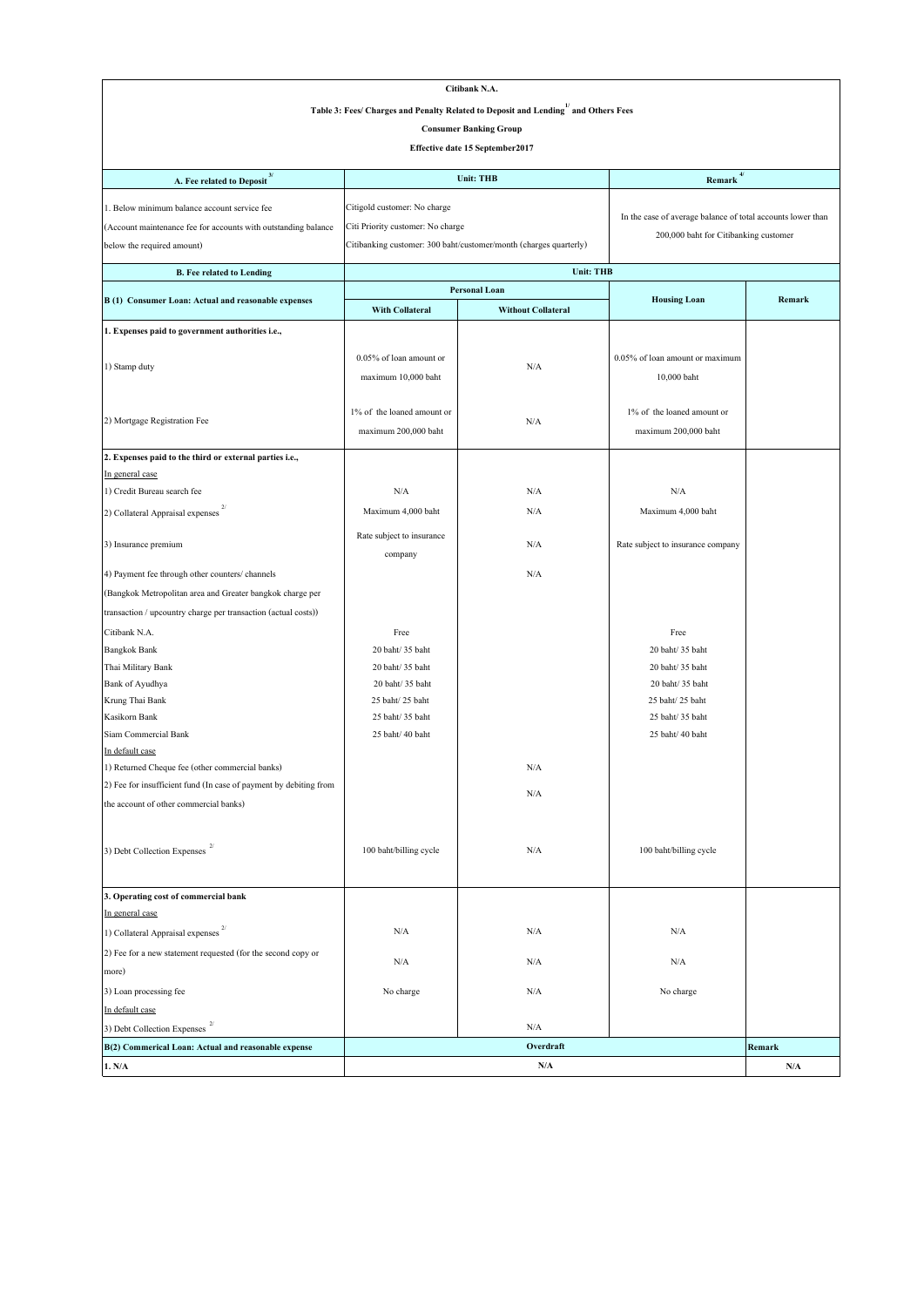| C. Other fees                              | Unit: THB <sup>5</sup>                                      | Remark                                                          |  |
|--------------------------------------------|-------------------------------------------------------------|-----------------------------------------------------------------|--|
|                                            |                                                             |                                                                 |  |
| 1. Cheque book                             | 1 whole book (30 cheques) is 450 Baht (15 baht per cheque)  |                                                                 |  |
|                                            | Citigold customer: No charge                                |                                                                 |  |
| 2. Manager Cheque                          | Citi Priority customer: 25 baht per cheque                  | For non-customer, only allow buying Manager Cheque with         |  |
|                                            | Citibanking customer: 25 baht per cheque                    | customer's cheque                                               |  |
|                                            | Non-customer: 100 baht per cheque                           |                                                                 |  |
|                                            | Citigold customer: No charge                                |                                                                 |  |
| 3. Stop payment cheque                     | Citi Priority customer: No charge                           | The whole cheque book will be charged 1,000 baht maximum        |  |
|                                            | Citibanking customer: 200 baht per instruction.             |                                                                 |  |
|                                            | Citigold customer: No charge                                |                                                                 |  |
| 4. Stop payment Draft                      | Citi Priority customer: No charge                           | Additional fee of US\$ 5 or more from receipient banks to every |  |
|                                            | Citibanking customer: 200 baht per instruction              | customers                                                       |  |
|                                            | Non-customer: 200 baht per instruction                      |                                                                 |  |
| 5. Return cheque/ draft                    | 0.0625% of cheque amount with minimum 200 baht              | Additional charge for Draft may apply                           |  |
|                                            |                                                             |                                                                 |  |
|                                            | Citigold customer: 0.5% Min100- Max 2,500 baht              | Duty stamp 3 baht/ cheque                                       |  |
|                                            | Citi Priority customer: 1% Min200- Max 5,000 baht           | If customer present off-us Cheque Overseas, customer must       |  |
| 6. Bill for Collection (BFC)               |                                                             | hold Citibank Account in Thailand                               |  |
|                                            | Citibanking customer: 1% Min200- Max 5,000 baht             | if Customer Present On-us Cheque Overseas, Customer do not      |  |
|                                            | Non-customer: 2% Min1,000- Max 5,000 baht                   | have to hold Citibank account in Thailand                       |  |
|                                            | Citigold customer: 0.5% Min100- Max 2,500 baht              |                                                                 |  |
| 7. Clean Bill Purchase                     | Citi Priority customer: 1% Min200- Max 5,000 baht           | Duty stamp 3 baht/ cheque                                       |  |
|                                            | Citibanking customer: 1% Min200- Max 5,000 baht             |                                                                 |  |
|                                            | Non-customer: 2% Min1,000- Max 5,000 baht                   |                                                                 |  |
|                                            | Citigold customer: No charge                                |                                                                 |  |
|                                            | Citi Priority customer: No charge                           |                                                                 |  |
| 8. Gosi Draft Encashment                   | Citibanking customer: No charge                             |                                                                 |  |
|                                            | Non-customer: US\$20.00 for amount over US\$50.00           |                                                                 |  |
|                                            | 1% for amount below or equal to US\$50.00                   |                                                                 |  |
| 9. Traveler Cheque Encashment              |                                                             |                                                                 |  |
| Citicorp T/C by Citibank customer          | No charge                                                   | Limit encash US\$10,000                                         |  |
| Citicorp T/C & non Citibank customer       | No charge                                                   | Limit encash US\$3,000                                          |  |
| - Com. in lieu of exchange (FAF)           | Citigold customer: 0.125% Min150 baht                       | Charged in addition to normal fees                              |  |
|                                            | Citi Priority customer: 0.125% Min150 baht                  |                                                                 |  |
|                                            | Citibanking customer: 0.25% Min300 baht                     |                                                                 |  |
|                                            | Non-customer: 0.25% Min300 baht                             |                                                                 |  |
| 10. CitiGold Cross Border Check Encashment | US\$25.00                                                   | Use daily exchange rate                                         |  |
|                                            |                                                             |                                                                 |  |
|                                            | Citigold customer: No charge                                |                                                                 |  |
| 11. Copy of cheque paid                    | Citi Priority customer: No charge                           |                                                                 |  |
|                                            | Citibanking customer: 100 baht or equivalent                |                                                                 |  |
|                                            | Citigold customer: No charge                                |                                                                 |  |
| 12. Confirmation letter                    | Citi Priority customer: 200 baht                            |                                                                 |  |
|                                            | Citibanking customer: 200 baht                              |                                                                 |  |
| 13. ATM Fee                                | No ATM Entrance Fee, No ATM Annual Fee, No ATM Re-issue Fee |                                                                 |  |
|                                            | Citigold customer: No charge                                |                                                                 |  |
|                                            | Citi Priority customer: No charge                           |                                                                 |  |
| 14. ATM Withdrawal Fee                     | Citibanking customer: No charge                             | *Apply to overseas non-Citi ATM card                            |  |
|                                            | Non-customer*: 220 baht / transaction                       |                                                                 |  |
|                                            | 25 baht per transaction for amount 1-10,000 baht            |                                                                 |  |
| 15. ATM Transfer (domestic ORFT)           | 35 baht per transaction for amount 10,001-50,000 baht       |                                                                 |  |
| 16. Internal Funds Transfer Fee            | No charge                                                   |                                                                 |  |
|                                            |                                                             | Additional 100 baht charged by recipient bank                   |  |
|                                            |                                                             | Additional 10 baht for every 10,000 baht if transfer to account |  |
| 17. BahtNet Transfer Fee                   | 150 baht                                                    | outside Bangkok and greater Bangkok                             |  |
|                                            |                                                             | (maximum 850 baht)                                              |  |
|                                            |                                                             |                                                                 |  |